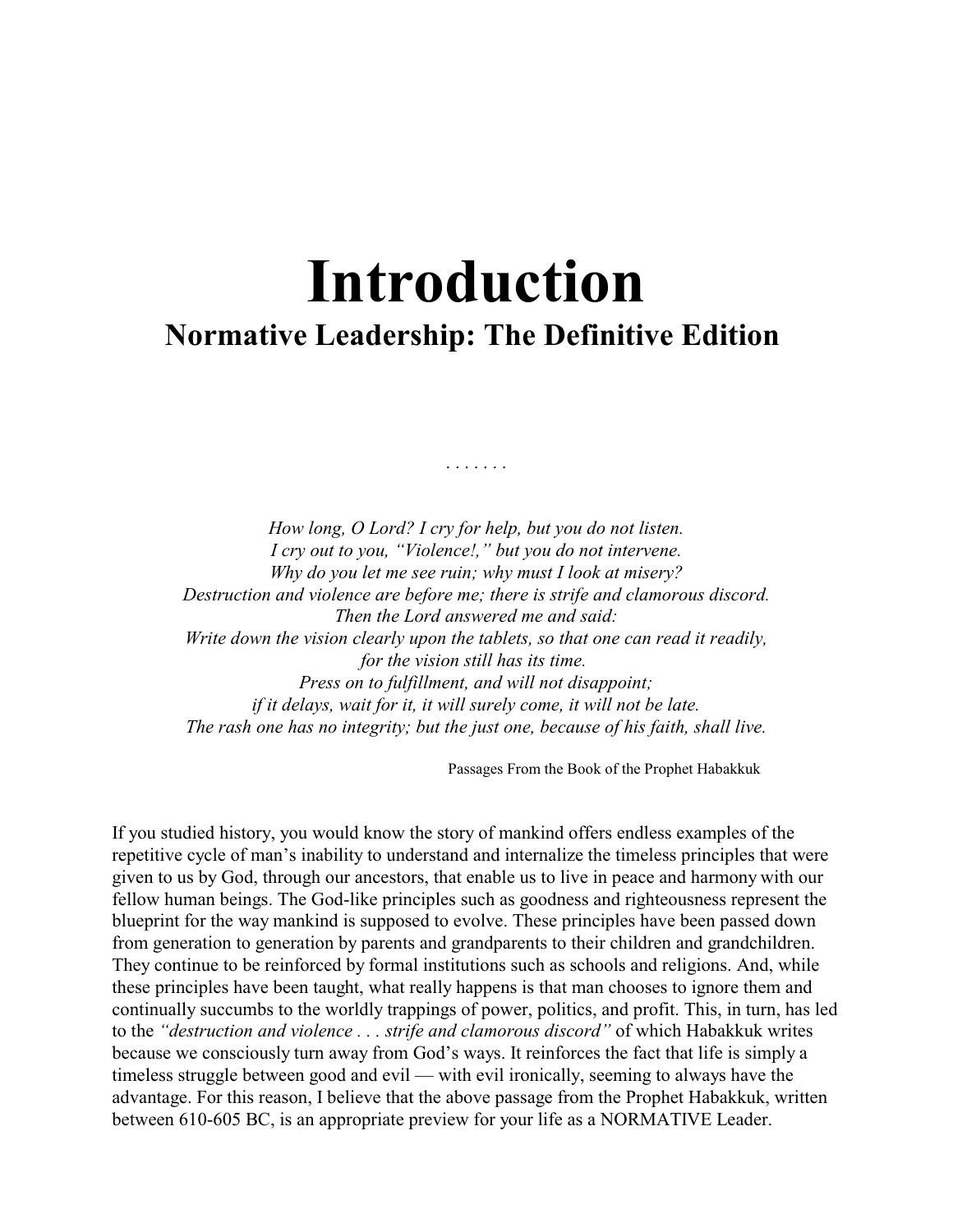# **ii NORMATIVE LEADERSHIP**

I trust it is safe to assume that since you are reading this book, you have an interest in both leadership and normative behavior. After 46 years in the field of organizational culture change, I have seen many trends in leadership training and organizational development programs that have failed, over time, to live up to the marketing hype that surrounded them. They eventually gave way to the next trend that was basically the same concepts, but a different package. So, what makes this book (program) different? Several things:

1) All of the other books that I have read tell you *what* you have to do in order to be a better leader or make your organization better. This book tells you *how to* do it! 2) Normative Leadership provides you with a simple, but powerful, *operating system* that is universally applicable to any group, team, or organization.

3) It is simple to understand, easy to use, full of common sense, and timeless — it will never go out of style!

4) Its focus is on the real culprit that can help your group, team, or organization to reach the pinnacle of success, or cause it to self-implode. That culprit is *the organizational or "normative" culture*.

5) But most importantly, *it works!*

My college football coach applied the Normative Leadership concepts intuitively to turn around a losing program into a national champion in four short years. My normative mentor revolutionized the field of residential treatment within juvenile corrections by taking a private, nonprofit residential school for male juvenile offenders from the verge of declaring bankruptcy and turning it around. At the end of my tenure there, six and one-half years later, we were a financially solvent, 10 mil operation, with 420 students, (mostly from inner-city Philadelphia) and had earned the reputation of being an international model for the rehabilitation of at-risk youth, and organizational culture change. One of my normative colleagues used the model to turn a struggling high school football team into a state champion. He also applied it successfully in his role as a high school assistant principal. As a normative practitioner, trainer, and consultant, I have taught the normative model to thousands of individuals in organizations within the fields of business, education, human services, team sports, and the residence life area within the college and university setting. I have seen many other examples of individuals who achieved various levels of success after applying the model within their chosen field. This book is a culmination of my education, experience, and on-going improvements that I made to the model over the past 46 years. It is my definitive work that will be my legacy for others to use and build upon in the future.

Initially, I self-published this book in 2004. My clients have used it as a resource to help them to apply the normative concepts within their organizations after attending my professional development programs. Although the system is geared specifically towards organizational culture change, components of it are easily adapted for use in leadership programs, peer pressure programs for kids, classroom management skills for teachers, management development programs, team building, etc. It's all applicable. You just have to be a bit creative. In this updated version, I take a more comprehensive look, in chapters 8 through 13, into how *human nature* serves as the one key variable that makes the difference in how the system is implemented, which in turn, affects the cultures we create.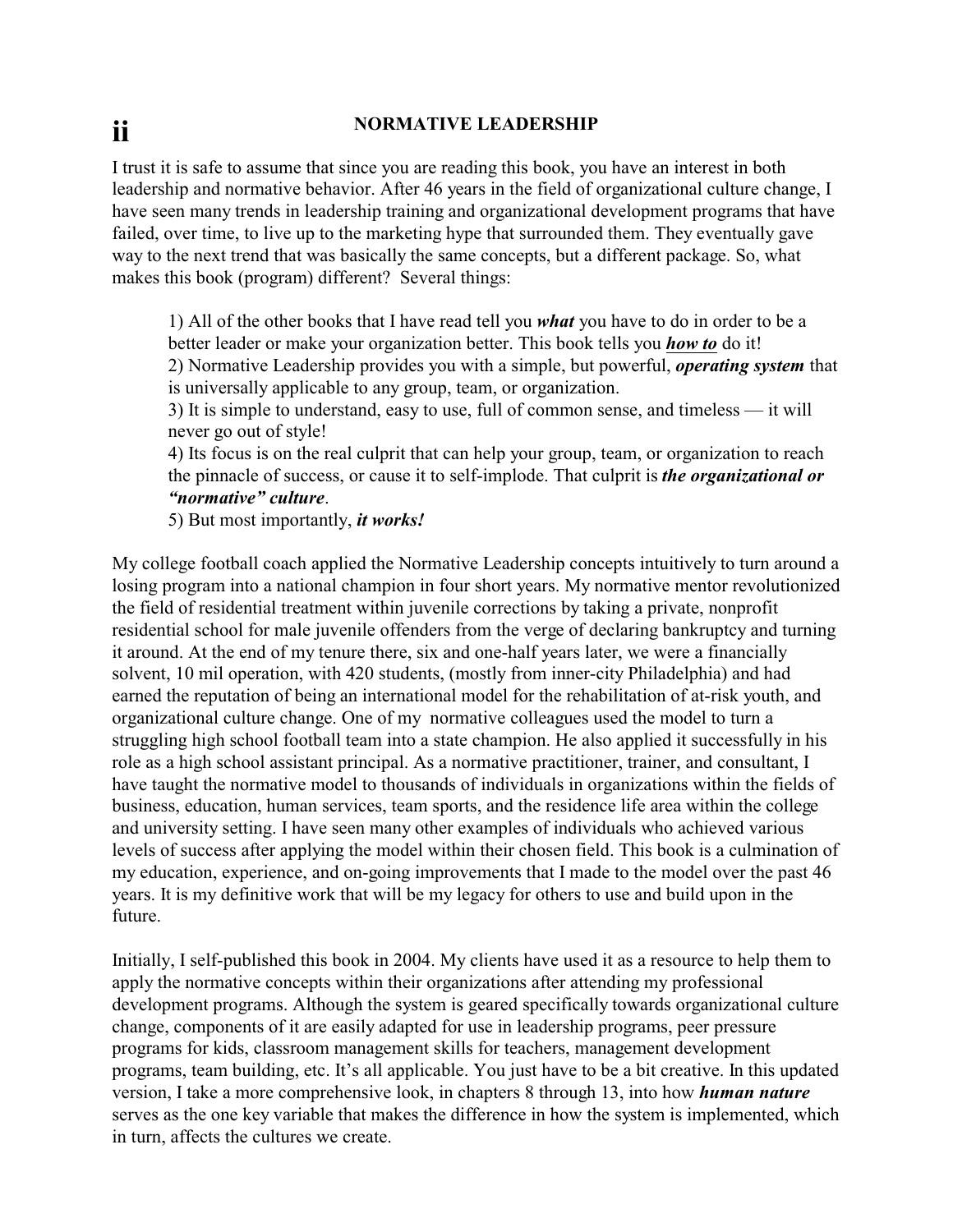## **introduction**

Ultimately, being a NORMATIVE Leader will prove to be both a blessing and a curse, for you will see things that need to be changed, and you will have developed the knowledge and skills to do so. However, others with selfish motives may desire to maintain the status quo and oppose you — even though they know you are doing what is right. And so, as you read and hopefully, internalize the NORMATIVE Leadership philosophy, create a vision for yourself on how you can use your leadership skills to apply what you have learned to make your group, team, and/or organization, and perhaps the world, a better place. It won't be easy, but it can be done.

### **THE CHALLENGE**

After 46 years of forging my own "normative" path, I, too, feel like Habakkuk. The excitement and optimism I have always had in trying to make a difference in the world, has given way to the harsh realities I experienced in my struggles on the Path of the NORMATIVE Leader. I have met and/or worked with many individuals over the years who have spoken passionately of doing the right thing and using the Normative Leadership concepts in changing *their world*. However, in time, their actions eventually exposed their true purpose — that of fulfilling their own selfserving agendas versus following the precepts of the model. By doing this, they lost the purity of the model which gave birth to a dysfunctional culture within their group/organization, causing them to operate at a level far below their potential, or implode. And, then there were some who legitimately tried to implement the model within their group or organization, but failed due to a lack of support from their leader and strong opposition from the group and/or other outside influences.

So, now, having begun our ascent into the 21<sup>st</sup> century, we as human beings, a society, a world, are at a crossroads. Our world is in a critical norms crisis and today, we are paying the price for the out of balance cultures we have created over the years in our groups and organizations. In his perceptive brilliance, Walt Kelly identified both the cause and solution to the problems we face in society today when he said, *"We have met the enemy. He is us."*

Yes, we as human beings, are our own worst enemy. Our history shows that leaders in every generation have made decisions that have both enabled mankind to move forward with advancements in all fields while simultaneously, destroying certain aspects of our progress by succumbing to the trappings of profit, power, and politics. This is the proverbial struggle that is timeless within our humanity, and it makes one wonder, *when will we finally get it?* 

There is nothing new or earth-shattering in this book. The NORMATIVE Leadership system is an enigma in that it is *very simple* to understand, *yet very difficult* to apply correctly. While this system is simple, it is timeless, very powerful, and will serve you well throughout your personal and professional life  $-$  as long as principles guide your purpose.

We can't change the past, but we can change the present and influence our future by our actions as hopefully, *more enlightened leaders*. As we continue down the path of self-destruction in our world, we can no longer afford to turn a blind eye to the dysfunctional cultures we have created.